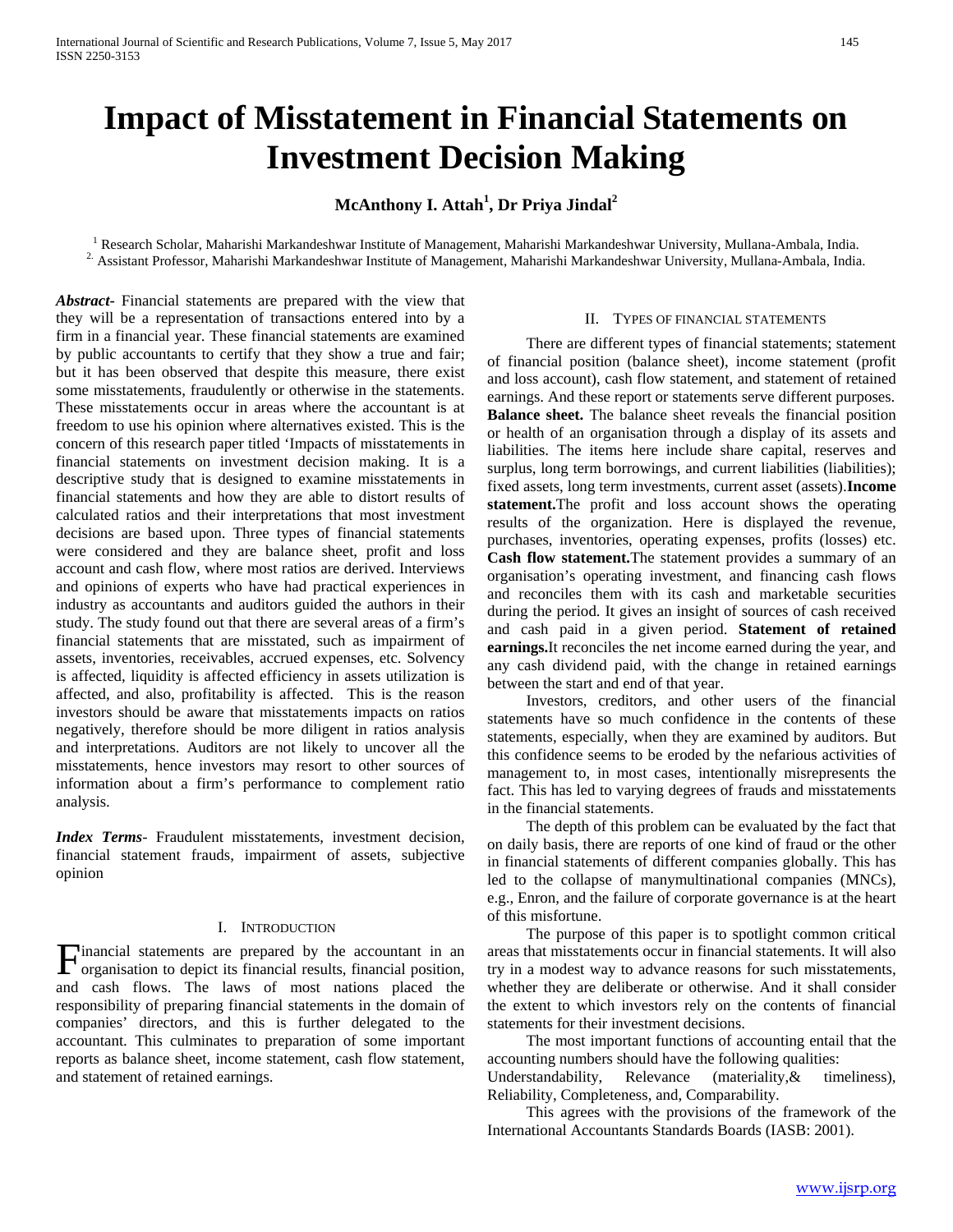Withthis achieved, it can fulfil the expectations of the different users, including investors. The standard practice all over the world is that practising accountants are appointed to examine the financial statements and attest whether they are true and fair in their report. This brings to mind the question of accuracy in the accounts, this to a large extent, is a matter of degree and interpretation. This means that 100% accuracy cannot be guaranteed. The auditors do what is statutorily possible to ensure accuracy, they can only achieve accuracy to the extent of their expert opinion. There is the view that accounting numbers are reliable because they are confirmed to be so by experts who take due care in the exercise of examination of the records. And to do otherwise means we are left to take our destiny in our own hands. The auditors observe due care because of the provision of prosecution in case of established negligence on their part. The financial statements need to be provided on timely basis for them to be useful.

## III. REVIEW OF LITERATURE

 We shall, under this section consider some past studies in relation to the topic. This will help in having better understanding on issue already in the public domain as revealed by these authors. The responsibility of preparing the financial statements is on the Board, whose duty it is to ensure that contents of the statements are reliable, true and fair. The International Federation of Accountants (IFAC:2002) also emphasizes this position.

 Preparation of financial statements are done in India and other countries according to Generally Accepted Accounting Principles (GAAPs). The principles have the function of directing and guiding preparers of financial statements of how various items should be treated in the books so that the items will convey same meanings and understanding to different users who are financially literate.

# **Common misstatements in financial statements**

 The Association of Certified Fraud Examiners (ACFE) has made far reaching findings and report on financial misstatements and are disturbed because of the magnitude of the crime. The study of ACFE in 2012 reveals that those with higher level of authoritytend to cause larger losses by fraudulent financial statements (ACFE Report 2012).

 The Indian Accounting Standards (Ind AS) framework, paragraph 1.12 states that the objective of financial statements is to provide information about the financial position, performance and cash flows of an entity that is useful to a wide range of users in making economic decisions. And the International Accounting Standards 1:13 also reiterates that financial statements 'shall present fairly the financial position, financial performance, and cash flow of an entity.

 Rees (1995) opines that managers, in a bid to make their accounts look attractive, by judicious choice of accounting policies and applying bias where estimations are allowed.

Rees(1995) also makes analysis of Smithand Hannah(1991) where the latter made a classification of common misstatements found in financial statements of entities into 11 groups:

> 1. Excessive provisions. Goodwill is overstated and not expensed, thereby increasing profits.

- 2. Extraordinary items. Significant reorganization/rationalization costs shoed as extraordinary items.
- 3. Off balance sheet finance. Loans not shown on balance sheet.
- 4. Capitalised costs. Inappropriate capitalisation to reduce costs.
- 5. Non-trading profits. Such profits as normal earnings figure.
- 6. Brand accounting. Brands showed as intangible assets.
- 7. Depreciation ratio change. Reduction in depreciatio9n policy to show growth.
- 8. Pension and holidays. Reduction in pension fund contribution shows larger pre-tax profits.
- 9. Earn-out commitments. Profit sharing scheme to personnel.
- 10. Foreign exchange mismatch. Mismatch between debts and deposits.
- 11. Low tax charge. If low tax charge appears, profit manipulation probable.

 This study is actually very old that we may rightly say it is outdated, but the underlying findings appear to be as relevant today as they were when it was first carried out.

 Horwitz, Kolodny(1981) wrote on 'research and Development (financial statement capitalization)' tested hypothesis of No decline on expenses. This hypothesis was rejected because there was a reduction in expenses as a result of capitalising R/D expenses which increased reported profits. This view is envisaged in IAS 38 in respect to intangible assets. This expensing of R/D is also discussed in Lev, Sarath, Sougiannis(2005), where question are asked about when principle of conservatism is followed or mere aggressiveness, since no procedure can be constantly and justifiably conservative or aggressive. Bias about R/D made PWC to issue industry alert to Pharmaceutical and Life Sciences Industry because of the complexity of funding and reporting R/D expenditures. On this note, Chhatwal(2014) studies the relationship between R/D and Sales and found out that R/D affects sales because of the uncertainty of how it will be treated in the books.

 In the work of Gupta and Gill (2012), 'Prevention and detection of financial statement fraud-An implementation of data mining framework' a more scientific and computer based way to prevent and detect financial misstatements in the financial statements. They identified and collected 62 featuresfrom financial statements of 114 organizations; and found 35 informative variables by using one way ANOVA to identify ways to detect and prevent financial statements fraud.

 Riedl. Srinivasa (2010) investigates the presentation of special items in the financial statements if they reflect economic performance or opportunism. Some of these special items are presented as separate lines in the income statement while others are merely shown as footnotes.

 Feroz et al (1992) did analysis of accounting misstatement according to (SEC) investigation and concludes that in most cases, trade receivables were major source of misstatements, followed by inventories, investments, and long-term assets.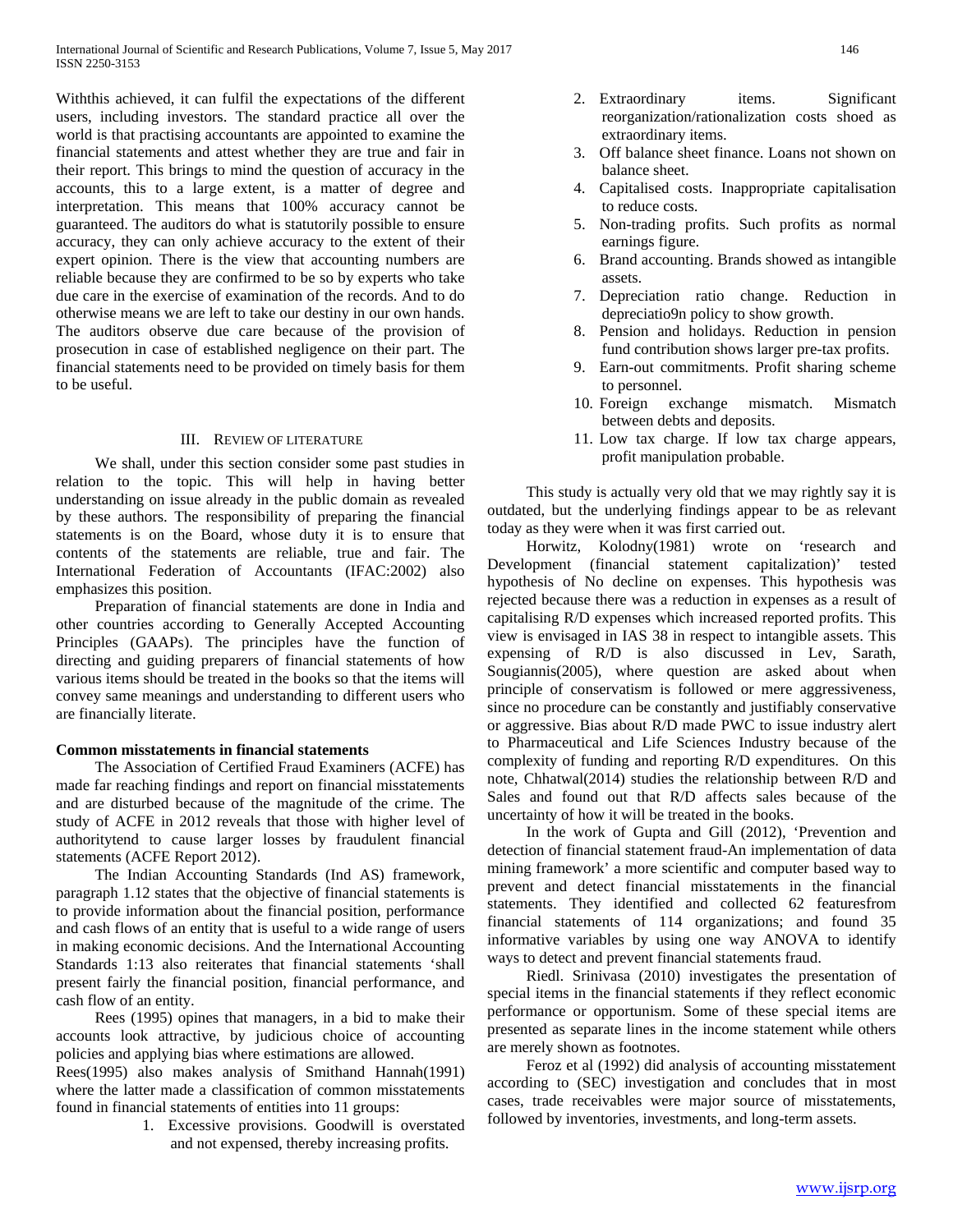# **Causes and reasons for misstatement of frauds in the financial statements**

 Frauds and misstatements in financial statements has led to collapse of many organizations, especially large corporations. This has made researchers to doubt the accounting numbers to certify the information needs of users. Even when these statements are examined by the auditor, who is generally believed to ensure accuracy, reliability, and conformity to Generally Accepted Accounting Principles (GAAPs).

 There are a number of studies on causes and detection of frauds in financial statements,Gupta and Gill(2012), where data mining methods are used to detect and proffer solutions to financial statements frauds. Frauds in this regards has been severally defined. It is said to be coercion of people such that they will act against their own best interest. Fraud is an intentional act meant to induce another person to part with something of value, or to surrender a legal right. The Association of Certified Fraud Examiners (ACFE) defines financial statements fraud as 'The intentional, deliberate, misstatement, or omission of material facts, or accounting data which is misleading and, when considered with all the information made available, would cause the reader to change or alter his or her judgement or decision.' And to make the situation worse, this financial statements frauds are committed by top level management, those having the responsibilities to prepare a fraud free statements.

According to Rezaee(2005), financial statements frauds involve the following:

- 1. Falsification, alteration, or manipulation of material financial records, supporting documents, or business transaction
- 2. Material intentional misstatements, omissions or misrepresentation of events, transactions, accounts, or other significant information from which financial statements are prepared
- 3. Deliberate misapplication, intentional misinterpretation, and wrongful execution of accounting standards, principles, policies, and methods used to measure, recognize, and report economic events and business transactions
- 4. Intentional omissions and disclosures or presentation of inadequate disclosures regarding accounting standards, principles, practices, and related financial information
- 5. The use of aggressive accounting techniques through illegitimate earnings management
- 6. Manipulation of accounting practices under the existing rules-based accounting standards which have become too detailed and too easy to circumvent and contain loopholes that allow companies to hide the economic substance of their performance.

# **Causes of financial statements frauds**

 The existence of corporate governance may not completely eliminate financial statements frauds because of other factors. In the opinion of Rezaee (2005), financial statements frauds has cost market participants, including, investors, and more than 500billion dollars during the past several years. The paper shows that 'cooking the books'constitutes financial statements frauds which is a crime. He concludes that due to the complexity of the crime, detection and prevention should be intensified.

Cressey (1986) classifies causes of financial statement as; opportunity, attitude or rationalization, and motive or pressure.

 Opportunity is a situation that presents itself such that management has the chance to perform material misstatement in the financial statements; such as weak or lack of internal control, absence of proper audit committee, etc.

 Rationalization being the ability to act in self-perceived moral or ethical values that should be accepted by others as most appropriate thing to do at the circumstances. Management may claim doing for the interest of shareholders.

 Motive could be under pressure to commit financial statements fraud, this may be as a result of poor cash position, to please customers.

Methods used in presenting fraudulent financial statements

- I. Overstatement of revenue by inflating sales
- II. Understatement of expenses. This may be by capitalizing expenses
- III. Overstatement of assets, by not booking down accounts receivables
- IV. Understatement of liabilities
- V. Improper use of reserves
- VI. Mischaracterization as one-time expense
- VII. Misapplication of accounting rules<br>VIII. misrepresentation
- misrepresentation

 Do investors consider the possibility of financial statements fraud in an audit?

 Publicly quoted corporations are required by law of different countries and international laws that the corporations are required to appoint auditor(s), to examine the accounts of the company and report whether the accounts show a true and fair view. The International Accounting Standards Board(IASB), Indian Accounting Standards (IndiAS), etc., reveal the same intent and purpose. The auditors exercise due care and plan their audit such that negligence is exhibited in course of their duty. Does this duty of care and diligence stop investors from considering the accounts numbers carefully, before making investment decisions?

 The way investors perceive published accounts is shown by interests researchers have demonstrated to the study of valuerelevance of financial statements. Francis and Schipper (1999), are concerned about the relevance of the accounting numbers and wrote on 'Have financial statements lost their relevance? Piotroski (2000), in his popular article 'Value investing' also discussed this same issue; Hung (2001); Chen, Chen and Su (2001) etc., were interested on the value-relevance of financial statements. This is the reason it is believed among financial experts that proper handling of the accounting numbers enhances financial decision-making process (Zager and Zager: 2006), ibicioglo, Kocabiyik, and Dalger: 2010.

# **Analysis of financial statements**

 There are varied users of the financial statements; and their areas of concentration will differ depending on what they set their minds to achieve. These users include investors, creditors,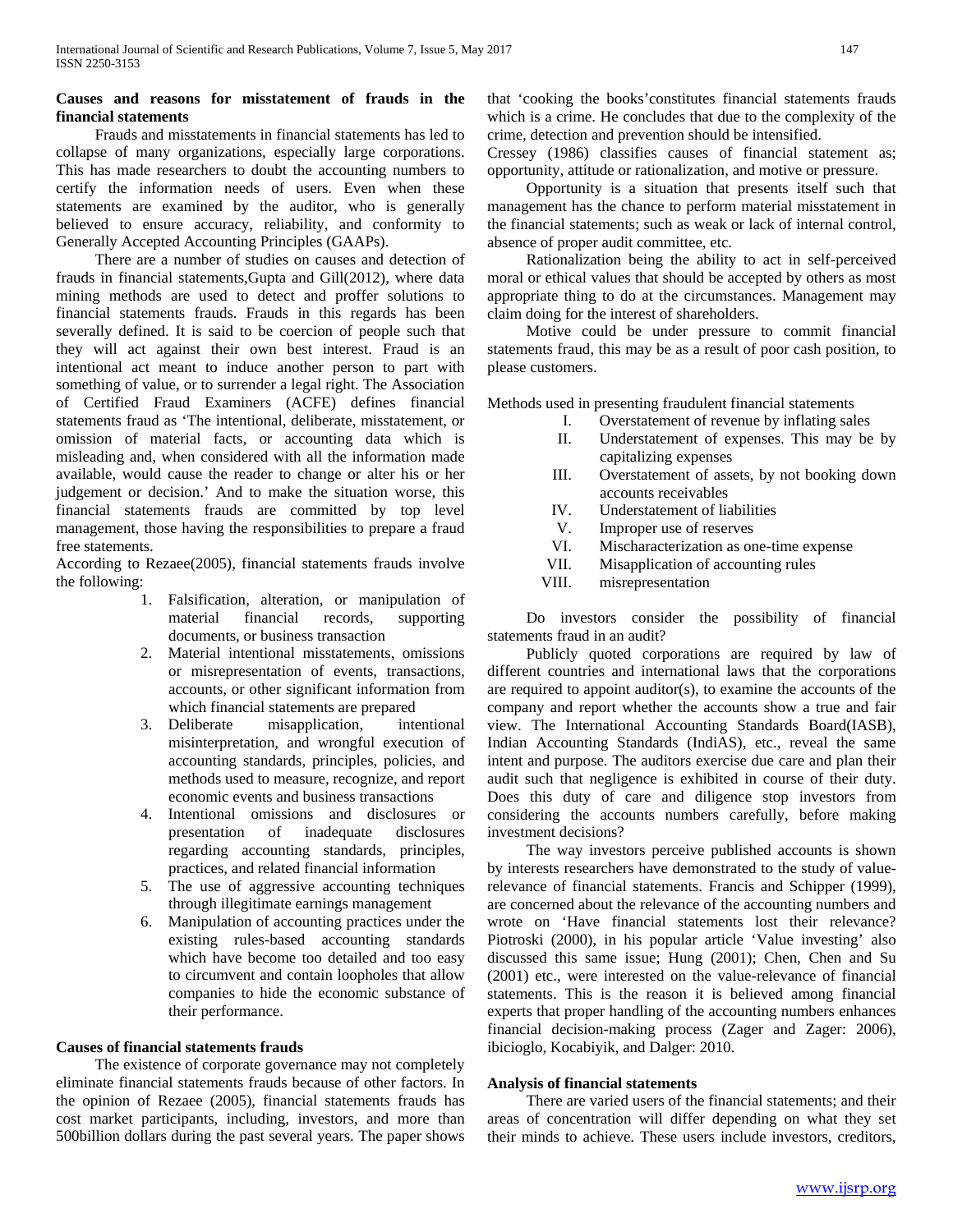management, researchers, Tax Authorities, the general public, etc. They would generally do financial statements analysis, which involves ratio analysis. Ratios are calculated and analysed based on the accounting figures in the financial statements; and as examined by public (practising) accountant. The ratios are grouped into four main segments:

#### **Leverage or Solvency Ratios.**

 Debt to Assets = Total Debts/Total Assets Debt to Equity = Total Debts/Total Equity

| Activity or Efficiency Ratios. Analyses efficiency in |                                                         |  |  |
|-------------------------------------------------------|---------------------------------------------------------|--|--|
| the use of firm's assets.                             |                                                         |  |  |
|                                                       | Inventory Turnover Ratio $=$ Cost of Goods              |  |  |
| Sold/Average Inventory                                |                                                         |  |  |
|                                                       | Receivables Turnover<br>$=$ Sales/Average Trade         |  |  |
| Receivables                                           |                                                         |  |  |
|                                                       | Payables Turnover = Purchases/Average Trade             |  |  |
| Payables                                              |                                                         |  |  |
|                                                       | Working Capital Turnover $=$ Sales/Average              |  |  |
| <b>Working Capital</b>                                |                                                         |  |  |
|                                                       | <b>Fixed Asset Turnover</b><br>$=$ Sales/Average Fixed  |  |  |
| Assets                                                |                                                         |  |  |
|                                                       | <b>Total Assets Turnover</b><br>$=$ Sales/Average Total |  |  |
| Assets                                                |                                                         |  |  |

**Liquidity Ratios.** Analyse ability to meet current obligations when due.

 Current Ratio = Current Assets/Current Liabilities Quick Ratio = Current Assets – Inventory/Current Liabilities

Cash Ratio = Current Assets- Inventory-Accounts Receivables/current Liabilities

#### **Profitability Ratios.**

|        | Gross ProfitMargin $=$ | Gross Profit/Sales     |
|--------|------------------------|------------------------|
|        | Profit (Net) Margin    | $=$ Net Income/Sales   |
|        | Return on Assets       | $=$ EBIT/Average Total |
| Assets |                        |                        |

| Return on Equity      | $=$ Pre-Tax |
|-----------------------|-------------|
| Income/Average Equity |             |

# **Other Valuation Ratios. Earnings per Share (EPS)**

#### IV. METHODOLOGY

 This study is completely a descriptive one, as the authors are trying to x-ray fraudulent misstatement in the financial statements and ways to detect and prevent them.

#### **Discussion**

 Financial statements users, especially investors and creditors, place much confidence on the reliability and correctness of the accounting numbers, to guide them in making investment and lending decisions. This is on the premise that the statements have been examined by certified public accountants;

and this may be misleading as misstatements still find comfort zone in the financial statements.Fraudulent financial reporting is almost seen as part of reporting,especially the management fraud. Even the highly rated audit firms fall short of identifying all error and frauds in the books they audit. However, their diligence and compliance to generally accepted auditing standards reduces such misstatements. What should be done by users?

 **Leverage ratios-** a careful analysis of leverage ratios will ultimately reveal a potential risk of insolvency of the firm. This category of ratio shows the level a firm has utilized outsiders' fund to finance the capital or finance assets. A high leverage ratio, shows that more debt financing is adopted by the firm than owners' fund. The danger here is that obligation to the providers of outsiders fund must be met, otherwise, it may lead to loss of credibility, and sometimes litigation. However, if the firm is an industry that requires heavy investment in equipment and research and development (R/D), then check the cash flow whether it is robust and consistent, so to be able to sort out these obligations of the outsiders. Moreover, industries that require regular upgrade of facilities need heavy investment in equipment and this cannot all be borne by owners, hence the necessity of debt financing in such industries. Such huge investment will spur up production, leading to more sales of modern products, and more income. To ascertain the impact of debt on profitability, interest coverage ratio is computed, which will show the extent to which earnings may fall without causing serious concern and embarrassment to the firm in terms of paying fixed interest charges. A high ratio indicates an excessive use of debt, therefore, a low ratio is desirable. And bearing in the nature of the industry. Management could misstate the financial statement by means of manipulating depreciation. Inventory, and other related items could influence earnings before interest and taxes.

 **Liquidity ratios-**provide a quick test of the ability of a firm to settle its short term debts without undue stress. Items of inventory and receivables could be manipulated to appear as though the current assets are far ahead of current liabilities, portraying a sound liquidity position. A firm with low level of liquidity that is not supported with a robust cash flow is likely to have the threat of reneging on debt obligation or asking for understanding from its creditors, by renegotiating the payment schedule. A general low liquidity typified by low current ratio and low quick ratio is a danger signal of bankruptcy that should be avoided.

 **Activity ratios-** is about the velocity at which inventory is sold and replenished and efficient utilization of assets and other resources to operate with minimum loss and high profitability. Misstatements that affect profitability are at the heart of every intent to present the financial statement better than what they are actually are. A comparison of the activity ratios over time will direct our minds to the level of efficiency. Wide gaps in-between years should be studied carefully to ensure that all is well. When there is continuous production activities, it will give rise to increase in sales and by extension revenue.an increase in revenue increases profit which is good for the business.

 **Profitability ratios**—guides to determine whether the firm is doing well or not, and if the stockholders are benefitting from the profits generated by the firm by way of dividends payment. A firm seeking for credit could present an otherwise impressive statement to pave way for their loan request, or give impression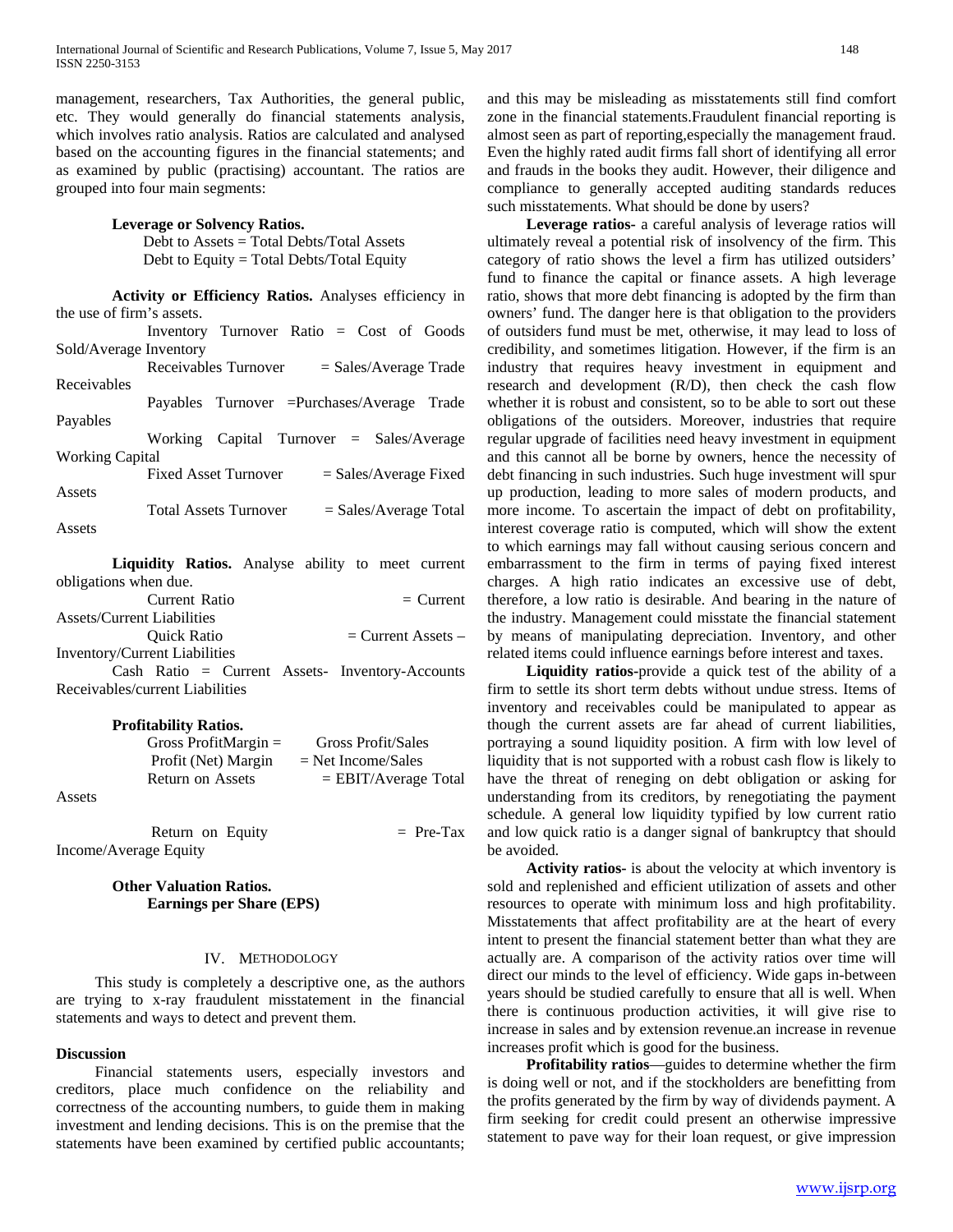of regular payment of dividends to convince investors to plunge into the murky water typified by ugly state of affairs in the company. High profitability ratios is an indication of good omen for the firm and the shareholders.

 Specifically, areas where misstatement often occur are the following:

 Impairment of Assets. IAS-36 as amended intends to ensure that assets are recorded in the books at values more than their recoverable values when sold or transferred. An impaired asset is a company's asset that has a market value less than the amount stated in the books. The assets that affected are those that involve judgement to be exercised by preparers of the financial statements. They include: Goodwill, accounts receivables, and long-assets, because their carrying value has a longer period of time for impairment. Goodwill involves estimation of future cash flows that are generated from fixed assets or goodwill; and are done subjectively, not necessarily based on definite calculation or scientific reasoning. This is more obvious when determination of fair value is to be made. This is why it is prone to misstatement in the financial statements.

 Another important asset that is affected in this issue of impairment is Work-in-progress. Timing of recognition of cost is a major problem in the construction industry, and it is often subject to fraud of misstatement in the financial statements. Some contracts take a very long time to completion, thereby involving high degree of estimation in completion rates at different stages of completion.

 Inventory is among the assets subjected to different opinions on its valuation, there may be inadequate provisions for damages, obsolete inventory becoming obvious because of slowmoving stock. These may be misstated because the accountant applies opinion which is subjective. Inventory affects current ratio in determination of a firm's liquidity and other ratios.

 Receivables are easily misstated by making inadequate provisions for bad and doubtfuldebts. Some of these debts are left to be outstanding for too long that should be fully recoverable. This could be done to show better liquidity status of a firm. Here, the liquidity ratios are affected such that they may portray positive and comfortable liquidity position.

 Sometimes, liabilities could be subject of misstatement in the financial statements. The item mostly misstated relates to accrued expenses as it concerns litigation, environmental issues, etc. When accrued expenses are not properly recognized at the end of a financial year, financial position will be affected. Profitability ratios will be affected, analysis and interpretation of vital indicators of the company might be misleading.

# V. FINDINGS

 This is a descriptive study that investigates the possibility of misstatements in financial statements and their impact on investment decisions. Result of the study reveals the followings: There are certain areas of the financial statements that are usually misstated, some being more obvious than others;

 The areas misstated are those areas where their treatment in the accounts are subjective, leaving the accountant to decide which option to adopt at a particular circumstance.

 Preparers of financial statements will intentionally select an option that misstates the statements fraudulently with the leverage available to them to choose the method to use.

 Investors rely on the auditor and thinks that financial statements could be relied upon for investment decision, having been examined by the auditor.

 Assets are misstated than liabilities, but they both have negative impacts on investment decisions.

 Most devastating misstatements are top management driven, and they are huge task to curtail since management is usually determined to defend its decision and actions.

## VI. SUGGESTIONS

 Users of financial statements, especially investors should be aware that the statements could be fraudulently misstated, to mislead users, hence, should look more carefully on the areas that prone to misstatements.

 Auditors do not guarantee absolute accuracy and correctness of the accounts, but after careful planning execution of an audit express opinion on its truthfulness and fairness.

 More studies should be done on how to reduce areas of misstatements in the financial statements.

#### **REFERENCES**

- [1] Chhatwal, G S (2014). Expense or Capitalize R/D-SFAAS 2 Revisited. Research Journal of Finance and Accounting. Vol.5(11): 1-14
- [2] Horowitz, B., Kolodny. R. (1981). The FASB, the SEC, and R/D. Bell Journal of Economics, 249-262.
- [3] Financial Accounting Standards Board (1980) Qualitative characteristics of Accounting Information. Statement of Financial Accounting Concepts No. 2. FASB.
- [4] Financial Accounting Standards Board. Accounting for Research and Development Costs (1974). Statement of Financial Accounting Standards No.2. FASB 1974.
- [5] International Accounting Standards (IAS) 38. 2012. Intangible Assets.
- [6] International Accounting Standards Board (IASB) 2001. 'Framework for the preparation of and presentation of Financial Statements'.
- [7] International Federation of Accountants (IFAC) 2002, 'Framework for the preparation and presentation of Financial Statements'.
- [8] Indian Accounting Standards(Indi AS), 'Frameworkfor the preparation and presentation of Financial Statements, viewed on June 15, 2016.
- [9] Rees, Bill. Financial Analysis. Harlow, Eng.: prentice Hall Europe, 1995.
- [10] Lev Baruch, Sarath Bharath, Sougiannis T. (2015). R/D reporting biases and their consequences. Contemporary Accounting Research. Vol 22(4): 977-1026.
- [11] Riedl E J, Srinivasan S. (2010). Signalling firm performance through financial statements presentation: An analysis using special items. Contemporary Accounting Research. Vol. 27(1): 289-332.
- [12] Gupta Rajan, Gill Nasib Singh. (2012). Prevention and detection of financial statement fraud: An implementation of data mining framework. International Journal of Advanced Computer Sciences and Applications. Vol. 3(5): 150-156.
- [13] ACFE, 2012. ACFE Report to the nations on occupational fraud and abuses, Technical report-Global fraud survey, 2012.
- [14] Rezaee, Z. causes, consequences, and deterrence of financial statements fraud. Critical perspective of Accounting-ELSEVIER. 2005; 16(3): 277- 298.
- [15] CresseyD R. (1950). The criminal violation of financial trust. American Sociological Review. Vol.15(6): 738-743. Retrieve fro[m www.JSTOR.org.](http://www.jstor.org/)